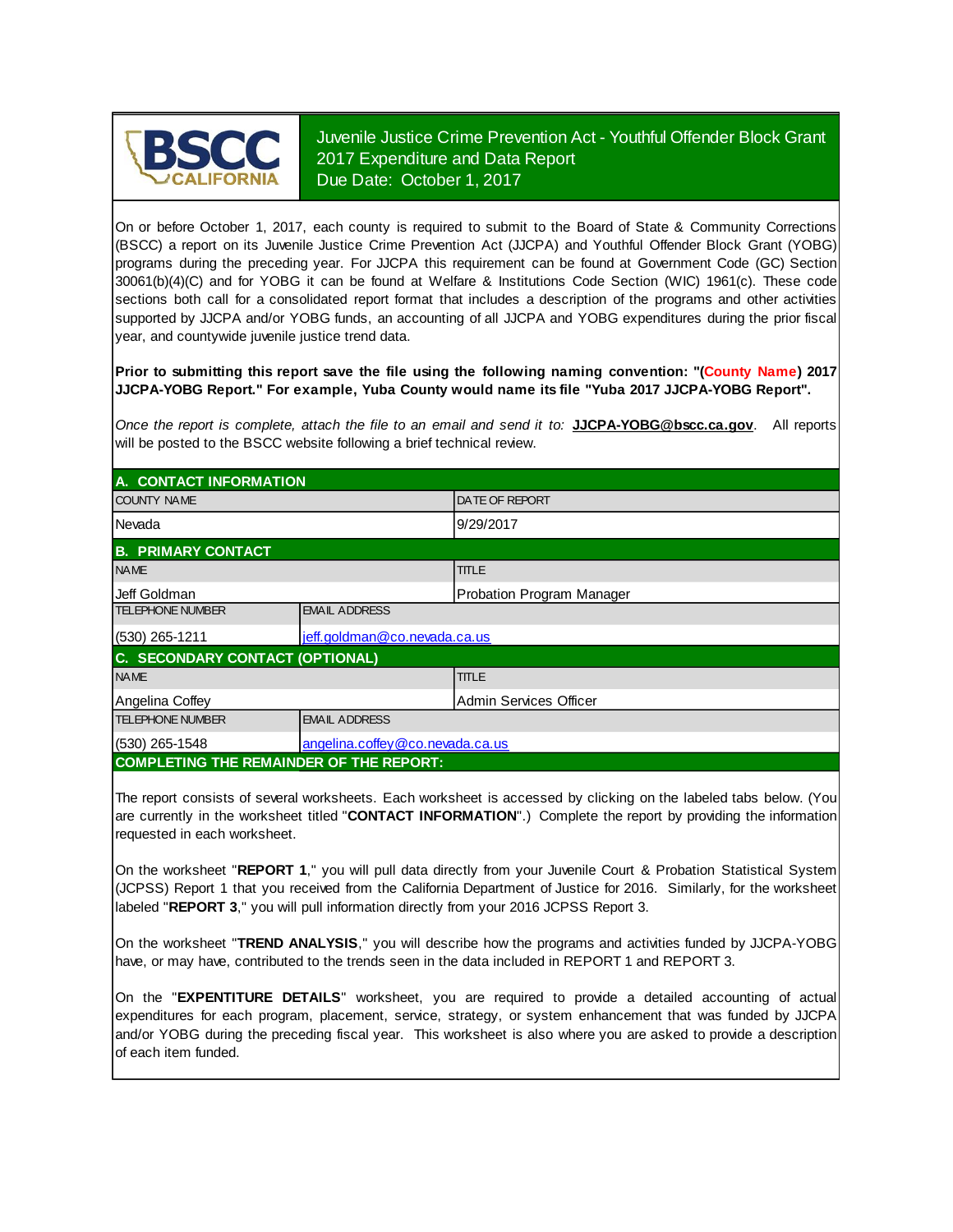#### **Race/Ethnic Group (OPTIONAL)** - 5  **208** Indian **Unknown TOTAL** Asian 72  **208 Hispanic** Pacific Islander Female 30 150 23 - - **COUNTYWIDE JUVENILE JUSTICE DATA for:** *Nevada* **White Black** Diversions *(1)* 145 Petitions Filed (2) | 63 **TOTAL** 136 *In the blank boxes below, enter the data from your Report 1 received from DOJ as titled below:* **Probation Department Disposition Referrals of Juveniles to Probation Departments for Delinquent Acts, January 1 - December 31, 2016 Age by Referral Type, Gender, Race/Ethnic Group, Referral Source, Detention, Prosecutor Action, and Probation Department Disposition Report 1 Gender (OPTIONAL) Male**

**The data elements listed below are required by GC Section 30061(6)(4)(C)(IV) and WIC Section 196(C)(3).**

*(1)* Diversions

*(2)* Petitions Filed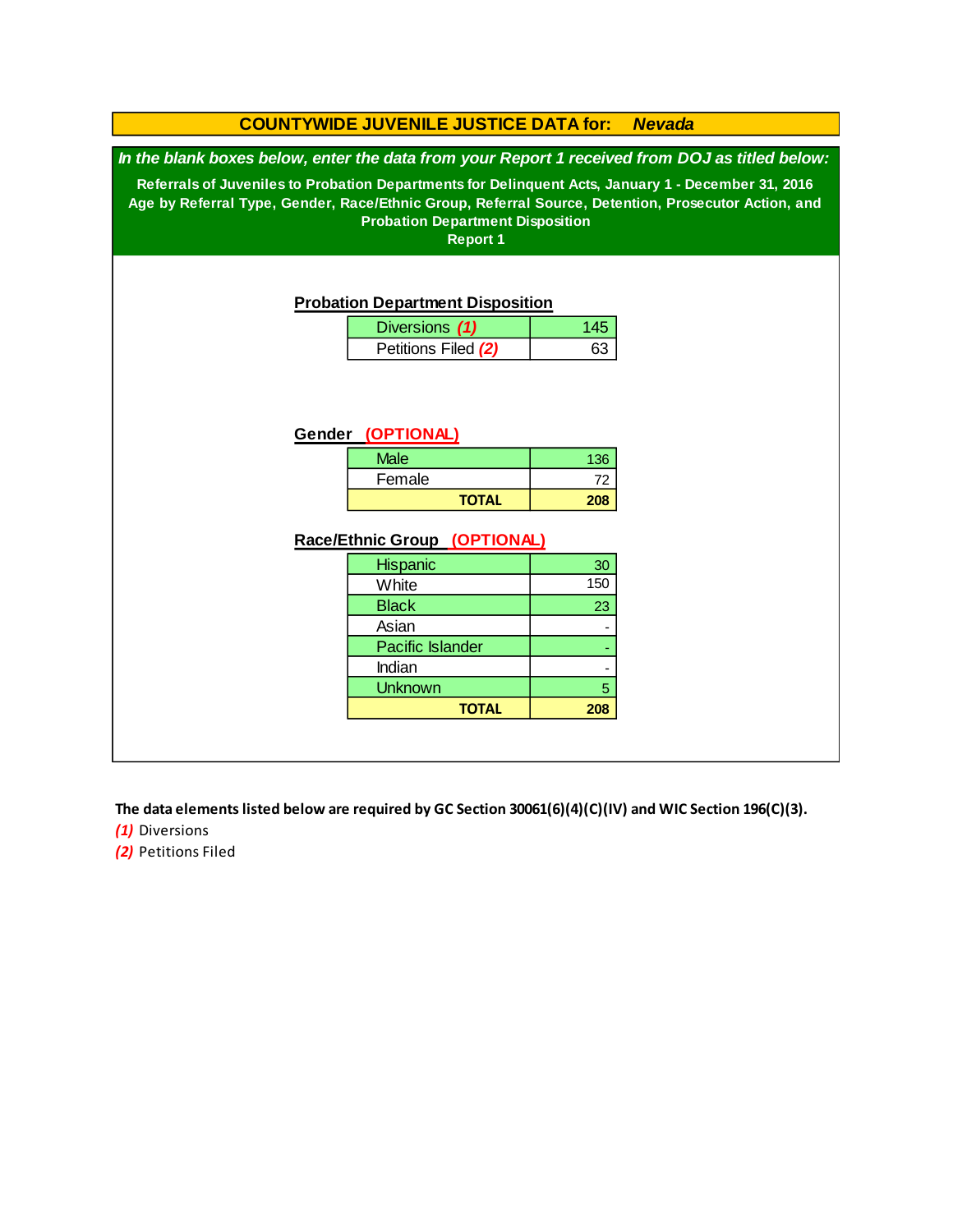# **COUNTYWIDE JUVENILE JUSTICE DATA for:** *Nevada*

*In the blank boxes below, enter your juvenile arrest data from last year. Arrest data by county can be found at:*

**https://openjustice.doj.ca.gov/crime-statistics/arrests** 

#### **Arrests**

| <b>Felony Arrests</b>      |     |
|----------------------------|-----|
| <b>Misdemeanor Arrests</b> | 135 |
| <b>Status Arrests</b>      |     |
| <b>TOTAL</b>               | 241 |

### **Gender (OPTIONAL)**

| <b>Male</b> |              | $\sim$ |
|-------------|--------------|--------|
| Female      |              |        |
|             | <b>TOTAL</b> | 241    |

## **Race/Ethnic Group (OPTIONAL)**

| <b>Black</b>    | 30  |
|-----------------|-----|
| White           | 168 |
| <b>Hispanic</b> |     |
| Other           | 3   |
| <b>TOTAL</b>    | 241 |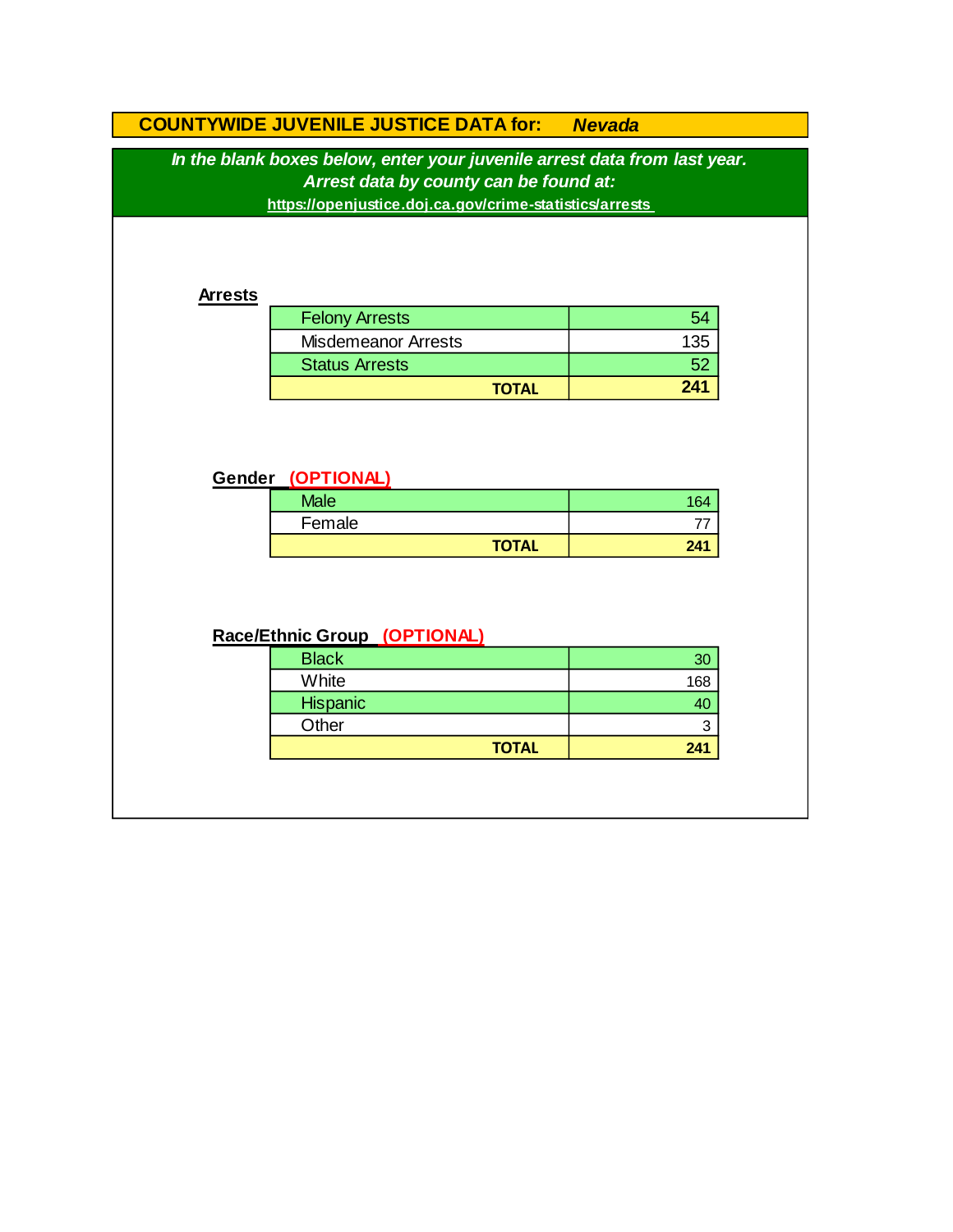## **ANALYSIS OF COUNTYWIDE TREND DATA for:** *Nevada*

### **Government Code Section 30061(b)(4(C)(iv) & WIC 1961(c)(3)**

Provide <sup>a</sup> summary description or analysis, based on available information, of how the programs, placements, services, strategies or system enhancements funded by JJCPA-YOBG have, or may have, contributed to, or influenced, the juvenile justice data trends identified in this report.

The majority of funding Nevada County has received was to provide youth every opportunity to not get involved with the criminal justice system. The main method Nevada County chose was to address truancy. By identifying youth at risk of becoming involved with the criminal justice system and provided resources needed to abstain from criminal behavior, numerous youth have been diverted from the criminal justice system. This ensures the youth will be significantly less likely to enter the school to prison pipeline. Keeping youth out of the juvenile justice system is also accomplished by diverting youth from the system before they have been adjudicated. This, paired with addressing truancy at an early stage, ensures Nevada County youth are afforded every opportunity to stay out of the justice system while still receiving all the benefits and resources the probation department offers.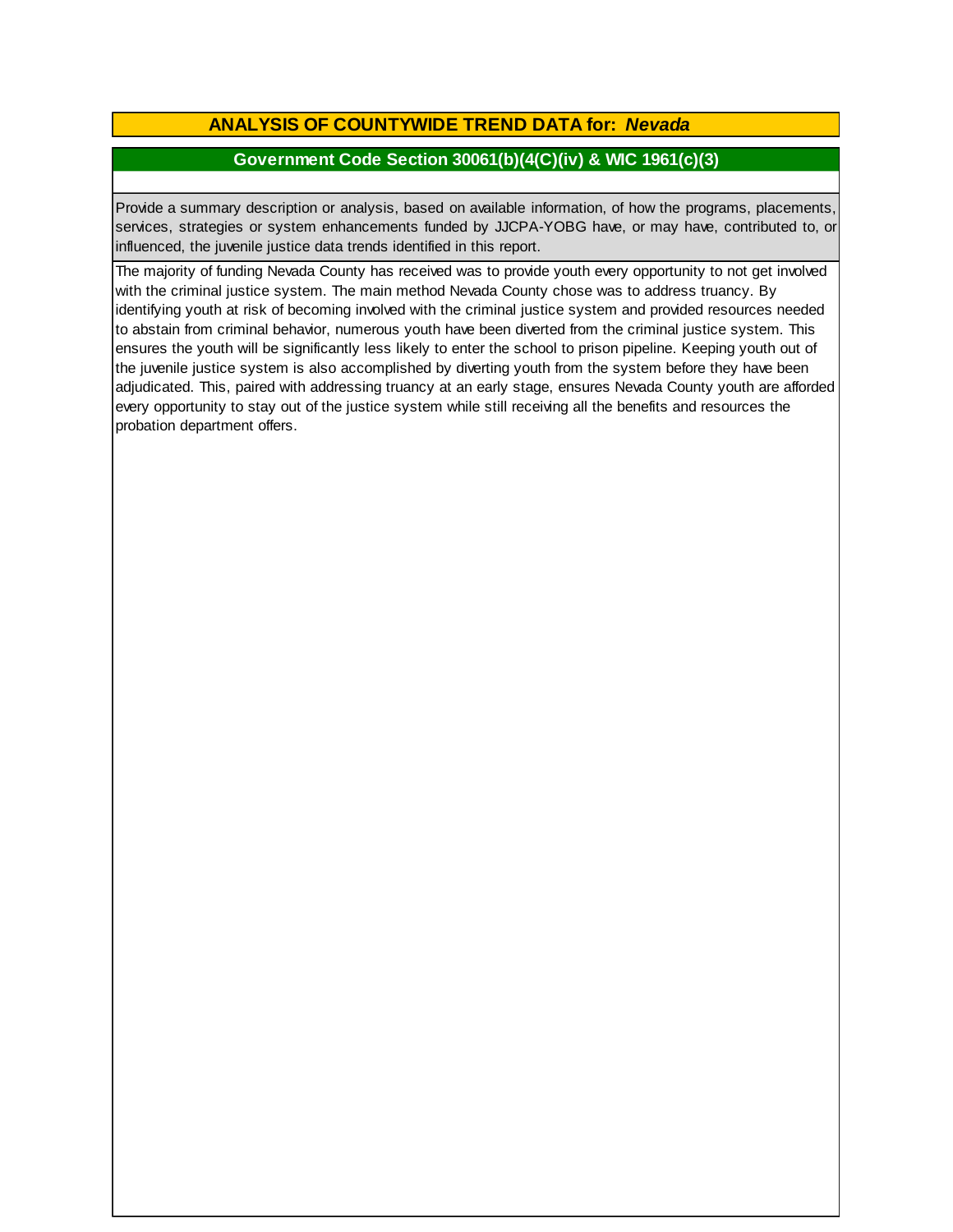Use the template(s) below to report the programs, placements, services, strategies, and/or system enhancements you funded in the preceding fiscal year. Use <sup>a</sup> separate template for each program, placement, service, strategy, or system enhancement that was supported with JJCPA and/or YOBG funds. If you need more templates than provided, copy and paste additional templates below the last Accounting of Expenditures template.

Start by indicating the name of the first program, placement, service, strategy, or system enhancement that was funded with JJCPA and/or YOBG funds last year. Next indicate the expenditure category using the drop down list provided in the Expenditure Category portion on each of the templates.

|                    | Code | <b>Expenditure Category</b>             | Code           | <b>Expenditure Category</b>                   |
|--------------------|------|-----------------------------------------|----------------|-----------------------------------------------|
| <b>Placements</b>  | 1    | Juvenile Hall                           | 5              | <b>Private Residential Care</b>               |
|                    | 2    | Ranch                                   | 6              | Home on Probation                             |
|                    | 3    | Camp                                    | $\overline{7}$ | Other Placement                               |
|                    | 4    | Other Secure/Semi-Secure Rehab Facility |                |                                               |
|                    | Code | <b>Expenditure Category</b>             | Code           | <b>Expenditure Category</b>                   |
| <b>Direct</b>      | 8    | Alcohol and Drug Treatment              | 26             | Life/Independent Living Skills                |
| <b>Services</b>    | 9    | <b>After School Services</b>            |                | Training/Education                            |
|                    | 10   | Aggression Replacement Therapy          | 27             | Individual Mental Health Counseling           |
|                    | 11   | Anger Management Counseling/Treatment   | 28             | Mental Health Screening                       |
|                    | 12   | Development of Case Plan                | 29             | Mentoring                                     |
|                    | 13   | <b>Community Service</b>                | 30             | Monetary Incentives                           |
|                    | 14   | Day or Evening Treatment Program        | 31             | Parenting Education                           |
|                    | 15   | Detention Assessment(s)                 | 32             | Pro-Social Skills Training                    |
|                    | 16   | <b>Electronic Monitoring</b>            | 33             | <b>Recreational Activities</b>                |
|                    | 17   | <b>Family Counseling</b>                | 34             | Re-Entry or Aftercare Services                |
|                    | 18   | <b>Functional Family Therapy</b>        | 35             | Restitution                                   |
|                    | 19   | Gang Intervention                       | 36             | Restorative Justice                           |
|                    | 20   | Gender Specific Programming for Girls   | 37             | Risk and/or Needs Assessment                  |
|                    | 21   | Gender Specific Programming for Boys    | 38             | <b>Special Education Services</b>             |
|                    | 22   | <b>Group Counseling</b>                 | 39             | Substance Abuse Screening                     |
|                    | 23   | Intensive Probation Supervision         | 40             | <b>Transitional Living Services/Placement</b> |
|                    | 24   | Job Placement                           | 41             | Tutoring                                      |
|                    | 25   | Job Readiness Training                  | 42             | Vocational Training                           |
|                    |      |                                         | 43             | <b>Other Direct Service</b>                   |
|                    | Code | <b>Expenditure Category</b>             | Code           | <b>Expenditure Category</b>                   |
| Capacity           | 44   | Staff Training/Professional Development | 48             | <b>Contract Services</b>                      |
| Building/          | 45   | <b>Staff Salaries/Benefits</b>          | 49             | <b>Other Procurements</b>                     |
| <b>Maintenance</b> | 46   | Capital Improvements                    | 50             | Other                                         |
| <b>Activities</b>  | 47   | Equipment                               |                |                                               |

### **List of Expenditure Categories and Associated Numerical Codes**

For each program, placement, service, strategy, or system enhancement, record actual expenditure details for the preceding fiscal year. Expenditures will be categorized as coming from one or more of three funding sources - JJCPA funds, YOBG funds, and other funding sources (local, federal, other state, private, etc.). Be sure to report all JJCPA and YOBG expenditures for the preceding fiscal year irrespective of the fiscal year during which the funds were allocated. Definitions of the budget line items are provided on the next page.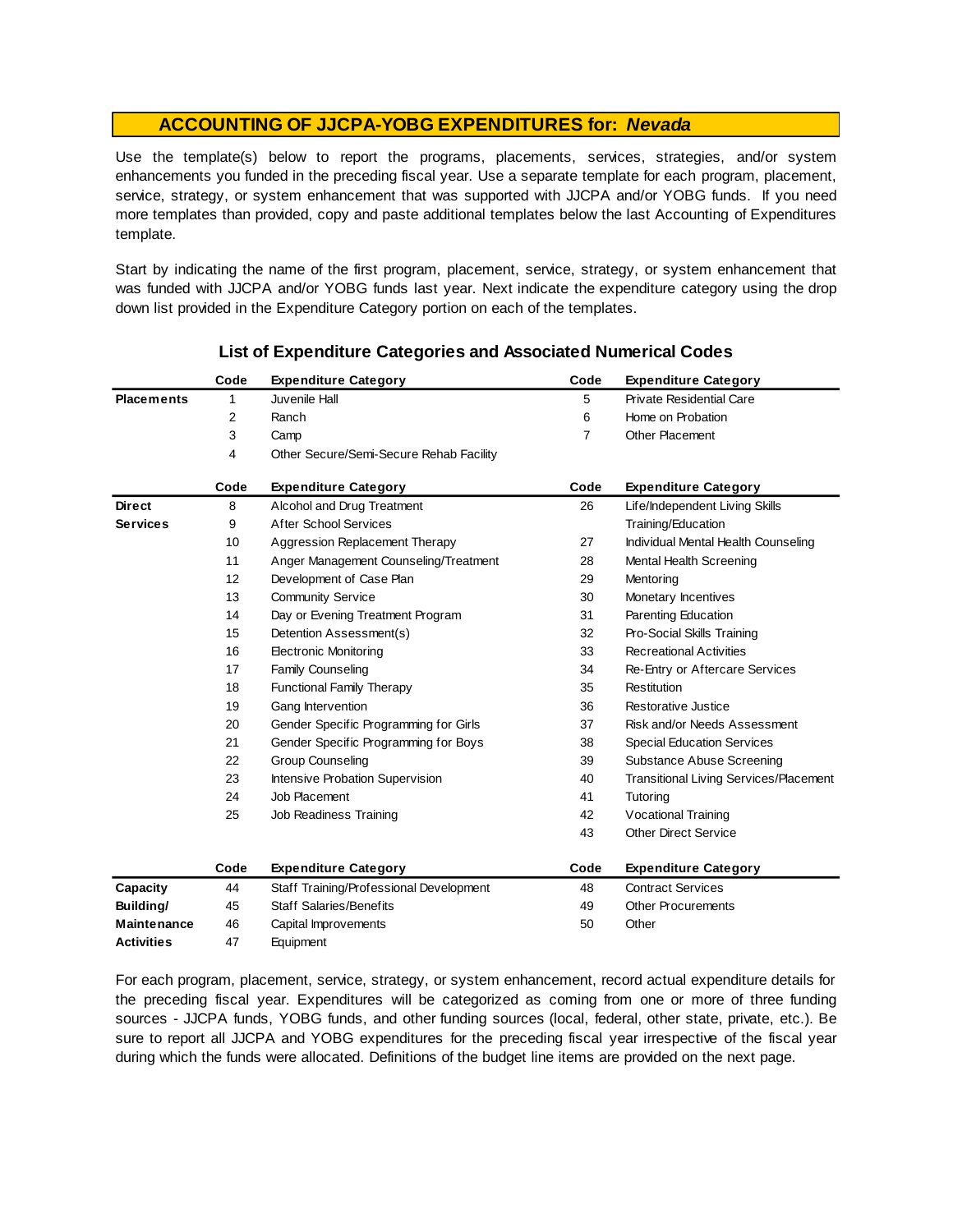**Salaries and Benefits** includes all expenditures related to paying the salaries and benefits of county probation (or other county department) employees who were directly involved in grant-related activities.

**Services and Supplies** includes expenditures for services and supplies necessary for the operation of the project (e.g., lease payments for vehicles and/or office space, office supplies) and/or services provided to participants and/or family members as part of the project's design (e.g., basic necessities such as food, clothing, transportation, and shelter/housing; and related costs).

**Professional Services** includes all services provided by individuals and agencies with whom the County contracts. The county is responsible for reimbursing every contracted individual/agency.

**Community-Based Organizations (CBO)** includes all expenditures for services received from CBO's. *NOTE* : *I f you use JJCPA and/or YOBG funds t o contract with <sup>a</sup> CBO, report that expenditure on this line item rather than on the Professional Services line item.*

**Fixed Assets/Equipment** includes items such as vehicles and equipment needed to implement and/or operate the program, placement, service, etc. (e.g., computer and other office equipment including furniture).

**Administrative Overhead** includes all costs associated with administration of the program, placement, service, strategy, and/or system enhancement being supported by JJCPA and/or YOBG funds.

Use the space below the budget detail to provide a narrative description for each program, placement, service, strategy, and/or system enhancement that was funded last year. *To do so, double click on the response box provided for this purpose.* 

Repeat this process as many times as needed to fully account for all programs, placements, services, strategies, and systems enhancements that were funded with JJCPA and/or YOBG during the last fiscal year. Keep in mind that this full report will be posted on the BSCC website in accordance with state law.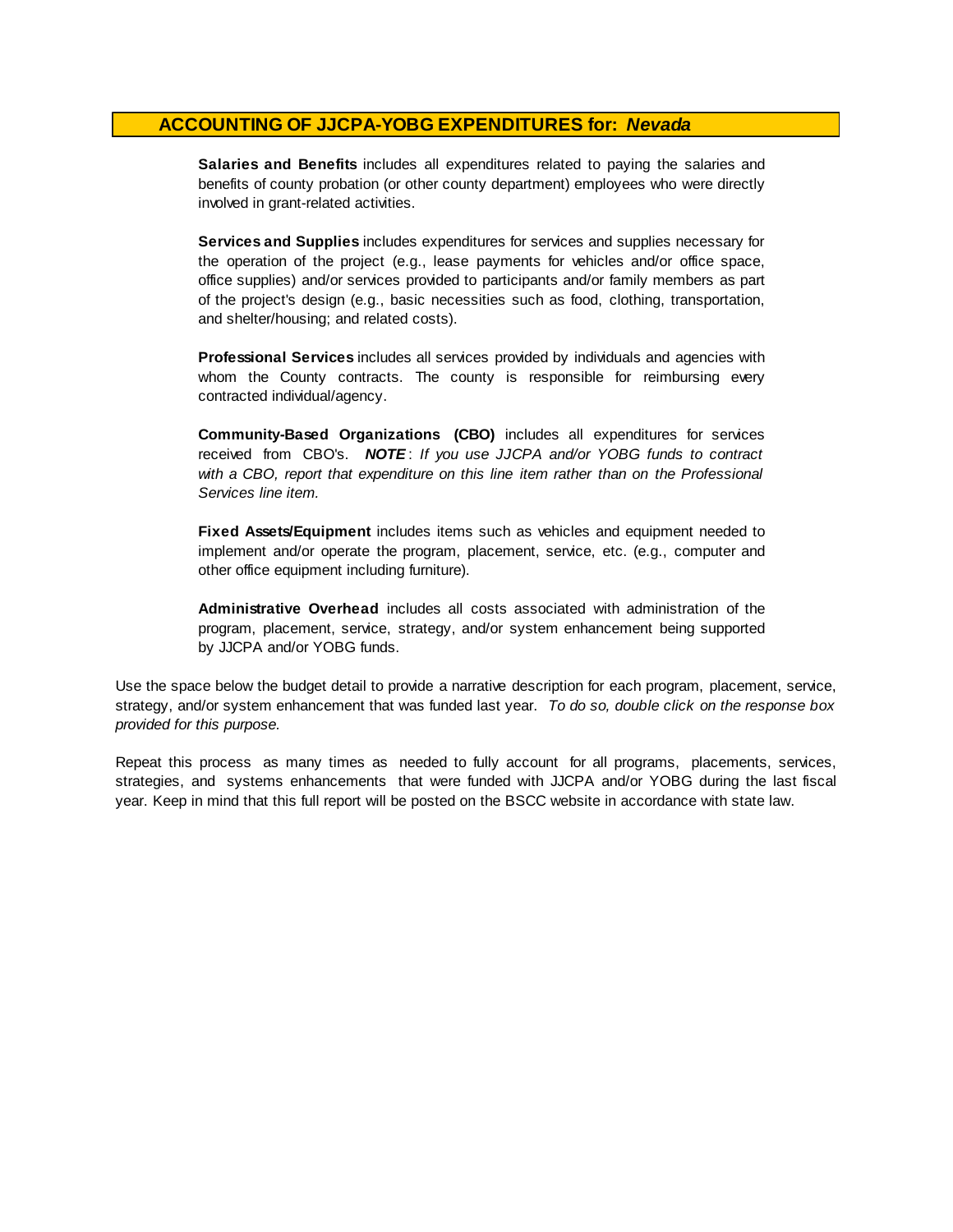| 1. Program, Placement, Service, Strategy, or System Enhancement         |                              |                    |            |                               |  |
|-------------------------------------------------------------------------|------------------------------|--------------------|------------|-------------------------------|--|
| Name of program, placement, service,<br>strategy or system enhancement: | Truancy Intervention Program |                    |            |                               |  |
| <b>Expenditure Category:</b>                                            | <b>Other Direct Service</b>  |                    |            |                               |  |
|                                                                         |                              | <b>JJCPA Funds</b> | YOBG Funds | All Other Funds<br>(Optional) |  |
| Salaries & Benefits:                                                    | \$                           | 206,657            |            |                               |  |
| Services & Supplies:                                                    | \$                           | 9,696              |            |                               |  |
| <b>Professional Services:</b>                                           |                              |                    |            |                               |  |
| Community Based Organizations:                                          |                              |                    |            |                               |  |
| <b>Fixed Assets/Equipment:</b>                                          |                              |                    |            |                               |  |
| Administrative Overhead:                                                |                              |                    |            |                               |  |
| Other Expenditures (List Below):                                        |                              |                    |            |                               |  |
|                                                                         |                              |                    |            |                               |  |
|                                                                         |                              |                    |            |                               |  |
|                                                                         |                              |                    |            |                               |  |
| <b>TOTAL:</b>                                                           | S                            | 216,353            | \$.        | S                             |  |

Provide a description of the program, placement, service, strategy or system enhancement that was funded with JJCPA and/or YOBG funds in the preceding fiscal year. For example, you might want to include information on the types of youth served, prevention services you provided, your accomplishments, any barriers encountered, and what specifically JJCPA and/or YOBG funds paid for.

A probation officer is assigned as the truancy liaison to all local school districts. That officer participates in the School Attendance Review Board (SARB), School Attendance Mediation (SAM), Special Multi-Agency Resource Team (SMART), and Community Agencies United for Safe Schools and Safe Streets (CAUSSSS). From these sources as well as directly from the schools sites and districts the officer receives truancy referrals. They then work with the parents to gain their buy-in to develop a program that provides the resources needed specific to that family to eliminate any barriers the family is facing that is seen as the cause of the minor's truancy.

The program involves supporting the parent, while offering a full scope of services in a holistic approach. There is a schedule of rewards and sanctions for behavior that includes a variety of responses up to gift cards for positive behavior and truancy court for negative behavior. All the while providing the family with support and resources. All of the groups mentioned above are collaborative stakeholder groups that engage in this program. The program has the full support of the school districts and Nevada County Office of Education. The officer assigned does regular outreach to school staff to inform them of the program and benefits of the program. School staff are committed to keeping youth in the most appropriate educational setting. Throughout the year we monitor referrals and trends of those referrals. At the end of the year we use the data collected to determine at what level of intervention we start to see a correlation between the intervention and improved school attendance.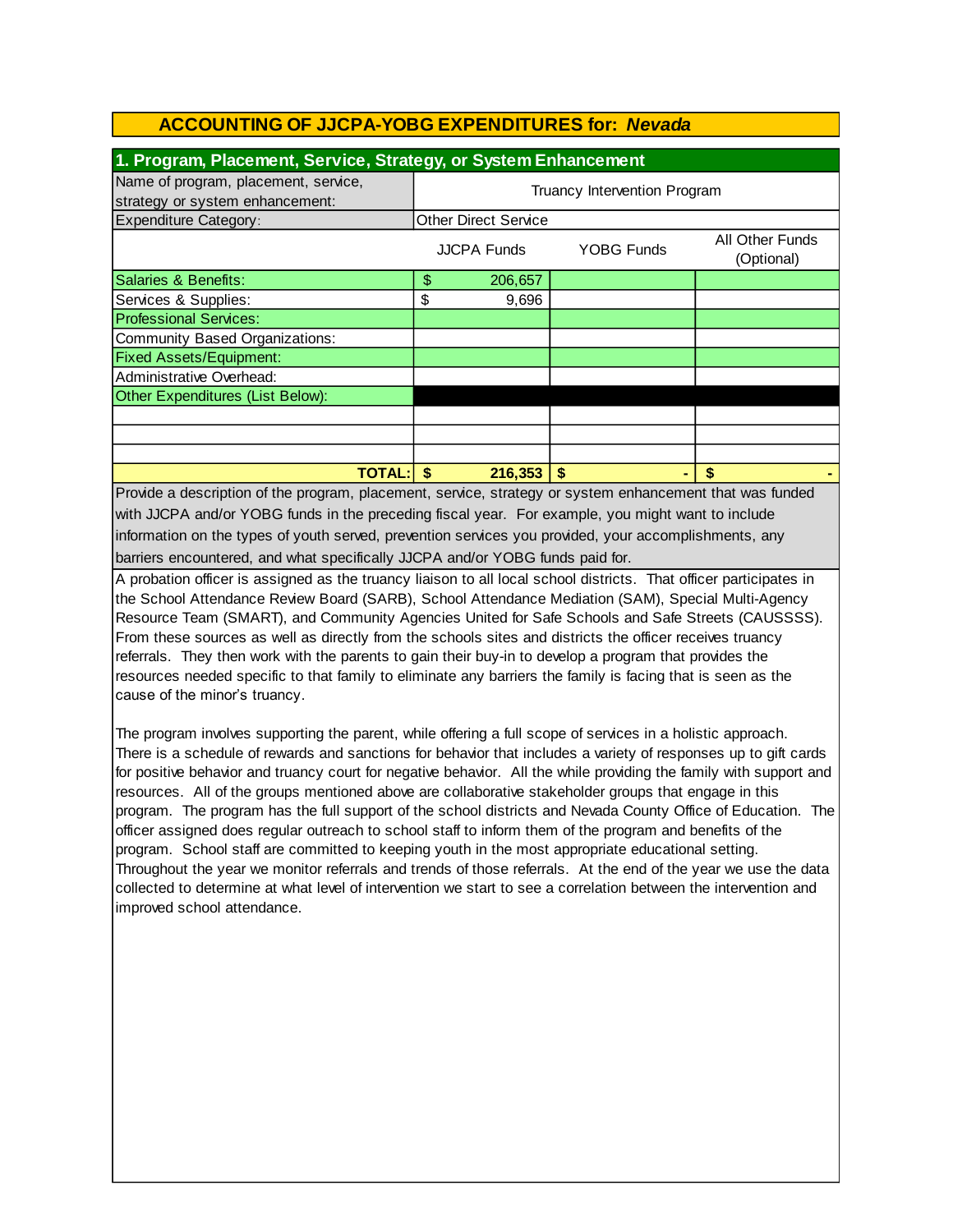| 2. Program, Placement, Service, Strategy, or System Enhancement                                                |                             |                    |            |                               |  |
|----------------------------------------------------------------------------------------------------------------|-----------------------------|--------------------|------------|-------------------------------|--|
| Name of program, placement, service,<br>strategy or system enhancement:                                        | Intake Diversion            |                    |            |                               |  |
| Expenditure Category:                                                                                          | <b>Other Direct Service</b> |                    |            |                               |  |
|                                                                                                                |                             | <b>JJCPA Funds</b> | YOBG Funds | All Other Funds<br>(Optional) |  |
| Salaries & Benefits:                                                                                           | \$                          | 218,990            |            |                               |  |
| Services & Supplies:                                                                                           | \$                          | 9,697              |            |                               |  |
| <b>Professional Services:</b>                                                                                  |                             |                    |            |                               |  |
| Community Based Organizations:                                                                                 |                             |                    |            |                               |  |
| <b>Fixed Assets/Equipment:</b>                                                                                 |                             |                    |            |                               |  |
| Administrative Overhead:                                                                                       |                             |                    |            |                               |  |
| Other Expenditures (List Below):                                                                               |                             |                    |            |                               |  |
|                                                                                                                |                             |                    |            |                               |  |
|                                                                                                                |                             |                    |            |                               |  |
|                                                                                                                |                             |                    |            |                               |  |
| <b>TOTAL: S</b>                                                                                                |                             | 228,687            | \$.        | \$.                           |  |
| <u>Provide</u> a description of the program, placement, sensice strategy or system ephanoement that was funded |                             |                    |            |                               |  |

barriers encountered, and what specifically JJCPA and/or YOBG funds paid for. Provide a description of the program, placement, service, strategy or system enhancement that was funded with JJCPA and/or YOBG funds in the preceding fiscal year. For example, you might want to include information on the types of youth served, prevention services you provided, your accomplishments, any

A probation officer is assigned to the intake function of the department. They process referrals and access all referred juveniles for initial static risk using a validated risk/needs tool. If the individual is a first time offender, scores low risk on the tool, and the crime in not a mandatory referral they initiate a hold on the referral. Once a hold is initiate they educate the family on the resources that are available to the family in the community that will potential address the identified needs of the family. They walk them through the process of accessing these services and attempt to empower the parents to take a role in securing services. We also educate them on the juvenile justice process so that they know what benefits and potential consequences they are facing during and after the diversion process. The officer remains a resource to the family after the intake and diversion process. They can access the services of the officer at any time during the process. If the minor goes six months free from further referrals on does not rise to the level of need for further intervention then they will not be formally processed. The goal is that hopefully the matter is either an aberrant period of behavior and/or the matter can be handled successfully at the lowest level to avoid pulling a minor into the system that would otherwise thrive without such an intervention. This model not only conserves resources across the board, but also recognizes that intervening at a high level when unnecessary could actually increase a minor's risk to re-offend.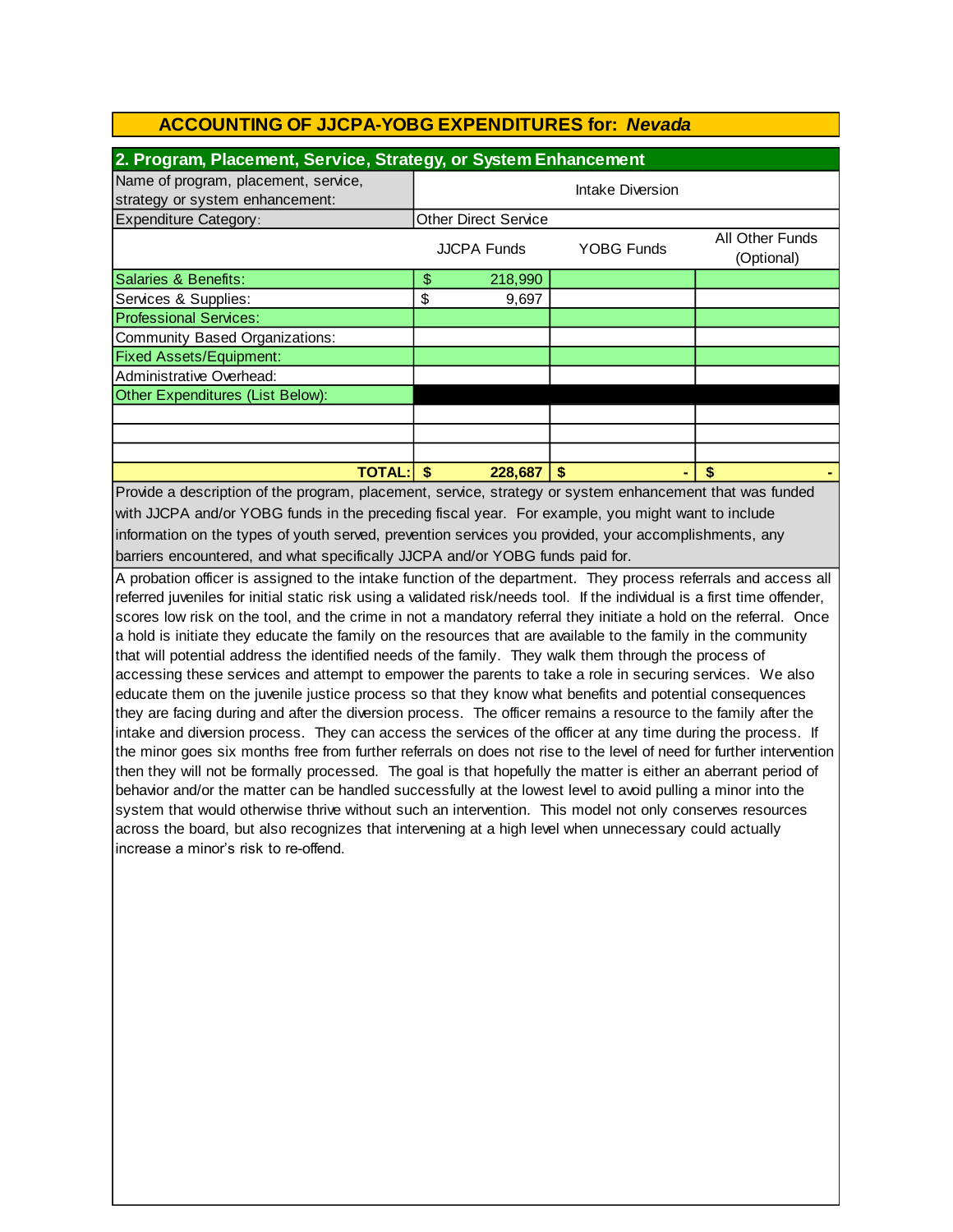| 3. Program, Placement, Service, Strategy, or System Enhancement         |                                                            |    |        |    |  |
|-------------------------------------------------------------------------|------------------------------------------------------------|----|--------|----|--|
| Name of program, placement, service,<br>strategy or system enhancement: | Case Planning                                              |    |        |    |  |
| <b>Expenditure Category:</b>                                            | Development of Case Plan                                   |    |        |    |  |
|                                                                         | <b>JJCPA Funds</b><br><b>YOBG Funds</b><br>All Other Funds |    |        |    |  |
| Salaries & Benefits:                                                    |                                                            | \$ | 42,607 |    |  |
| Services & Supplies:                                                    |                                                            | \$ | 5,327  |    |  |
| <b>Professional Services:</b>                                           |                                                            |    |        |    |  |
| Community Based Organizations:                                          |                                                            |    |        |    |  |
| <b>Fixed Assets/Equipment:</b>                                          |                                                            |    |        |    |  |
| Administrative Overhead:                                                |                                                            |    |        |    |  |
| Other Expenditures (List Below):                                        |                                                            |    |        |    |  |
|                                                                         |                                                            |    |        |    |  |
|                                                                         |                                                            |    |        |    |  |
|                                                                         |                                                            |    |        |    |  |
| <b>TOTAL:</b>                                                           |                                                            |    | 47,934 | \$ |  |

barriers encountered, and what specifically JJCPA and/or YOBG funds paid for. information on the types of youth served, prevention services you provided, your accomplishments, any Provide a description of the program, placement, service, strategy or system enhancement that was funded with JJCPA and/or YOBG funds in the preceding fiscal year. For example, you might want to include

Juvenile Hall Group Supervisors serve as Case Coordinators (CC) for detained youth. CCs are responsible for providing case plan documentation, determining minor's risks and needs and for matching minor with services and programs available in JH. CCs are also responsible for making regular contact with minor's parents to ensure parents are fully aware of visiting times, obtain any necessary medical treatment authorization, and to provide progress reports. Coordinators develop personalized "reward contracts" for each minor, based on identified needs, which allow the youth to obtain certain privileges (home pass, in- house pass, early release). For example, a young person who has a history of substance abuse may have a stipulation that they need to attend Narcotics Anonymous classes to meet the criteria for the reward contract. Weekly evaluations are completed and placed into the Juvenile Hall electronic case management system, which include the minor's weekly behavior grades and progress level. CCs actively encourage minors to participate in programs.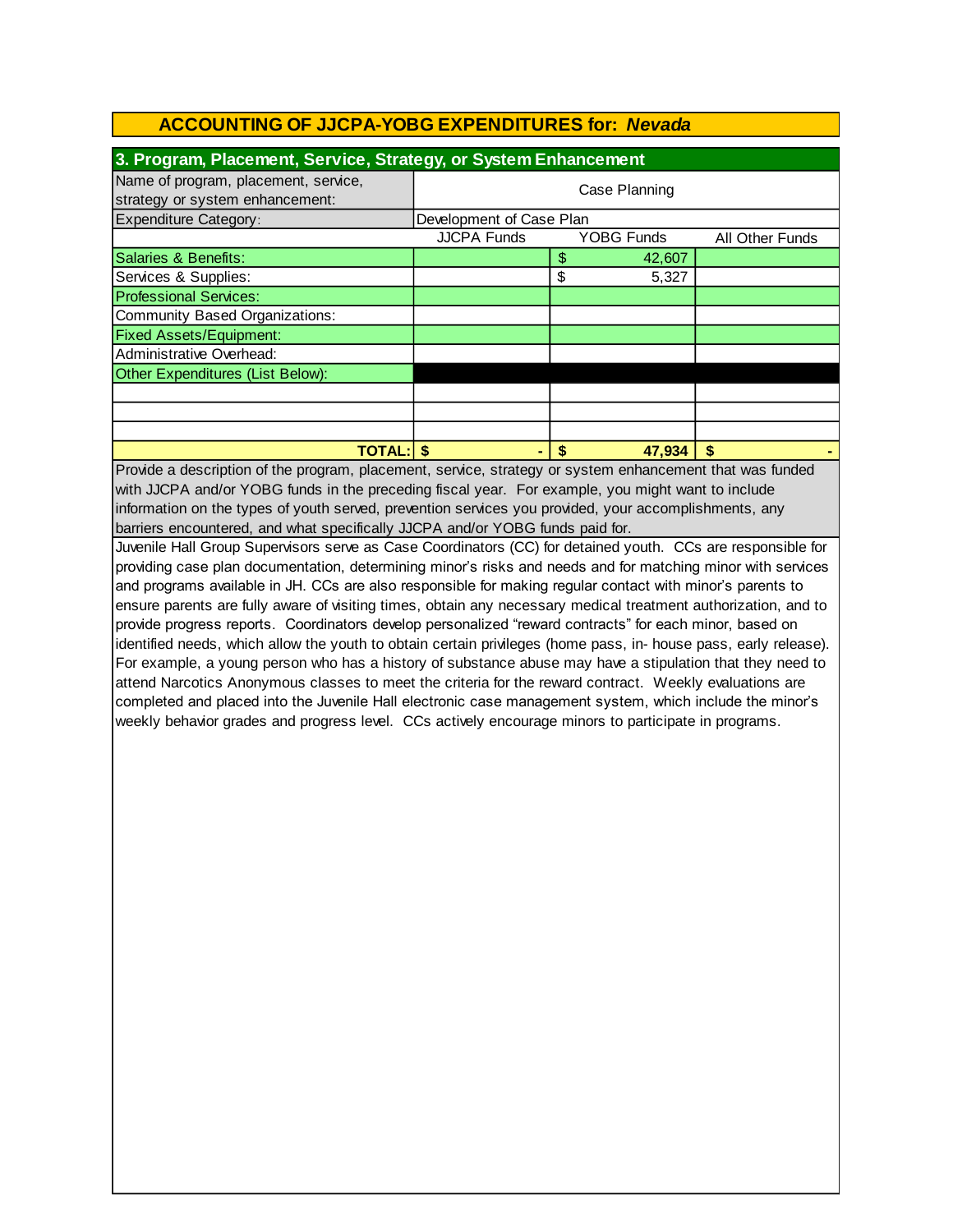| 4. Program, Placement, Service, Strategy, or System Enhancement         |                                     |    |                   |                        |  |  |
|-------------------------------------------------------------------------|-------------------------------------|----|-------------------|------------------------|--|--|
| Name of program, placement, service,<br>strategy or system enhancement: | Individual Mental Health Counseling |    |                   |                        |  |  |
| <b>Expenditure Category:</b>                                            | Individual Mental Health Counseling |    |                   |                        |  |  |
|                                                                         | <b>JJCPA Funds</b>                  |    | <b>YOBG Funds</b> | <b>All Other Funds</b> |  |  |
| Salaries & Benefits:                                                    |                                     | \$ | 42,607            |                        |  |  |
| Services & Supplies:                                                    |                                     | \$ | 4,730             |                        |  |  |
| <b>Professional Services:</b>                                           |                                     | \$ | 25,642            |                        |  |  |
| Community Based Organizations:                                          |                                     |    |                   |                        |  |  |
| <b>Fixed Assets/Equipment:</b>                                          |                                     |    |                   |                        |  |  |
| Administrative Overhead:                                                |                                     |    |                   |                        |  |  |
| Other Expenditures (List Below):                                        |                                     |    |                   |                        |  |  |
|                                                                         |                                     |    |                   |                        |  |  |
|                                                                         |                                     |    |                   |                        |  |  |
|                                                                         |                                     |    |                   |                        |  |  |
| <b>TOTAL: \$</b>                                                        |                                     |    | 72,979            | S                      |  |  |

Provide a description of the program, placement, service, strategy or system enhancement that was funded with JJCPA and/or YOBG funds in the preceding fiscal year. For example, you might want to include information on the types of youth served, prevention services you provided, your accomplishments, any barriers encountered, and what specifically JJCPA and/or YOBG funds paid for.

Mental Health Services delivered to Juvenile detainees with continuing mental health care upon release from Juvenile Hall. Mental Health Services include counseling which addresses cooperation, attitudes, beliefs and ways of thinking, development of personal responsibility, communication skills, personal boundaries and cultural and peer group dynamics. Services include parent/guardian counseling which addresses fair and consistent parenting, taking responsibility and expecting the same in children, and household structure and limits. Additionally, medication support and understanding is offered by mental health professionals providing therapy and counseling. Counseling services are also provided to minors upon their release from custody, so that there is a continuity of care.